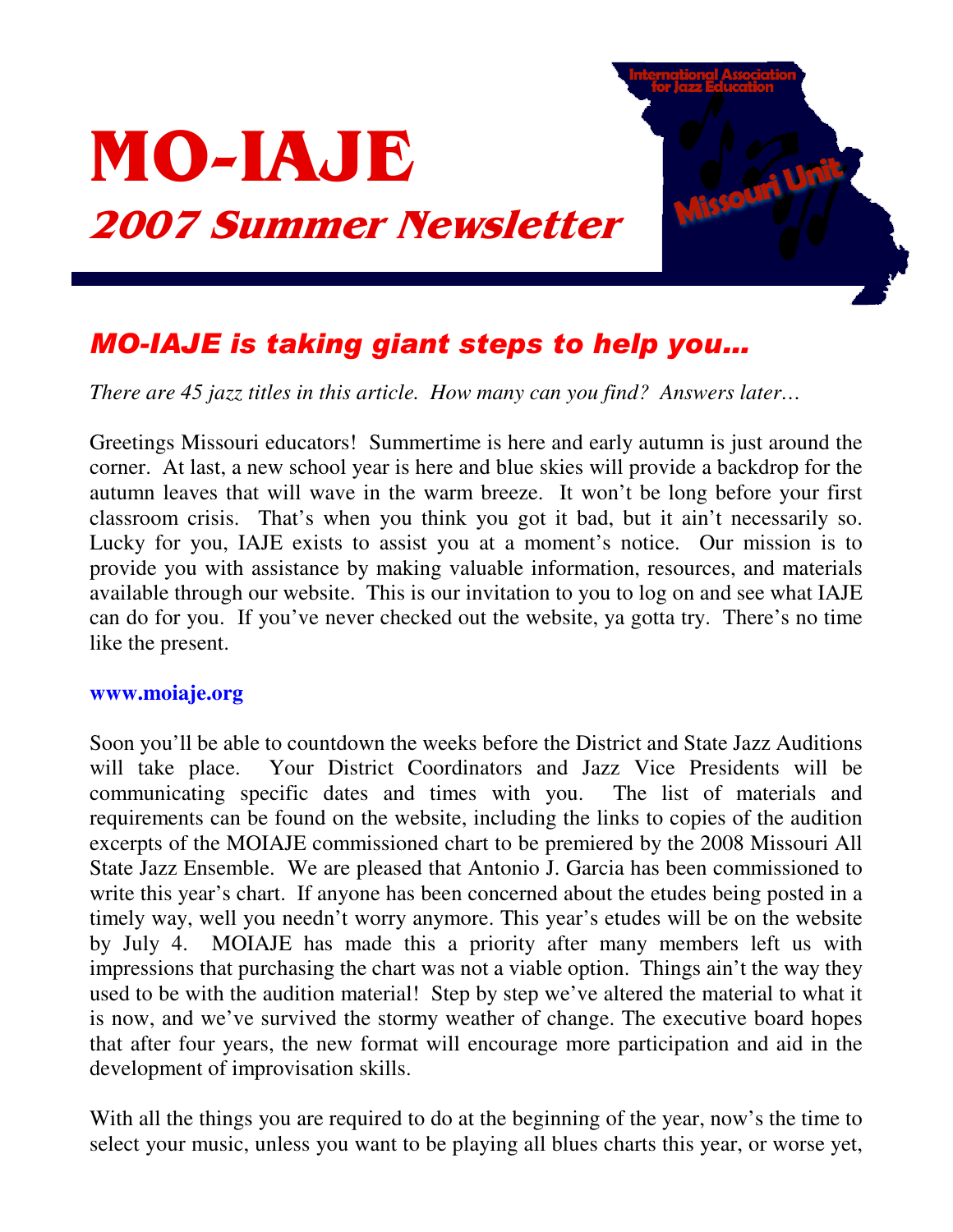be without a song. Go to the website and follow the link titled "Suggested Works". Mike Parkinson has researched traditional and contemporary big band charts of many styles and levels of difficulty. His list, Basie, Ballads, Bebop, and Blues, has recently been updated and could keep your band playing quality literature until your retirement. Now that's a plenty! Log on and take five minutes to see what's new for your group.

Somethin' else on the MOIAJE website we hope you'll find useful is the **"Jazz Directory**". This list of educators, clinicians, and musicians has been compiled to provide you with access to professionals in specific areas of performance. They are just friends and members of IAJE who would like to help you in any way, and have a fun time doing so. Should you be in the mood for someone to run a sectional, clinic, or adjudicate your festival, we hope that you will find the Jazz Directory useful time after time.

We have received confirmation that Michael Philip Mossman will be the director and clinician for the 2008 Missouri All State Jazz Ensemble. MOIAJE is certain that Michael will capture the imagination and intrigue of the Missouri All-State Jazz Ensemble members. You may read more about Michael Mossman later in this newsletter, or visit his website at:

#### **www.mossmanjazz.com**

At long last, we come to the end of this caravan of tunes. The MOIAJE website has been one of the milestones for our unit. We intend for it to be our source of communication and assistance for everyone, members and non-members alike. If you support jazz education in your school and what this organization is doing, we ask that if you are not a member, you'll consider a membership. So what are the benefits of joining? You will receive issues of the Jazz Educators Journal that you won't be throwing out the window, but most of all, you'll sign on your support for jazz education at the local, regional, national, and worldwide levels. Becoming a member or renewing a membership is a decision you will not lament. You may enter the website for the national level of IAJE and join at:

#### **www.iaje.org**

Now what can be hotter than that?

Sincerely,

 $J$ e $\mathcal U$ 

Jeff Melsha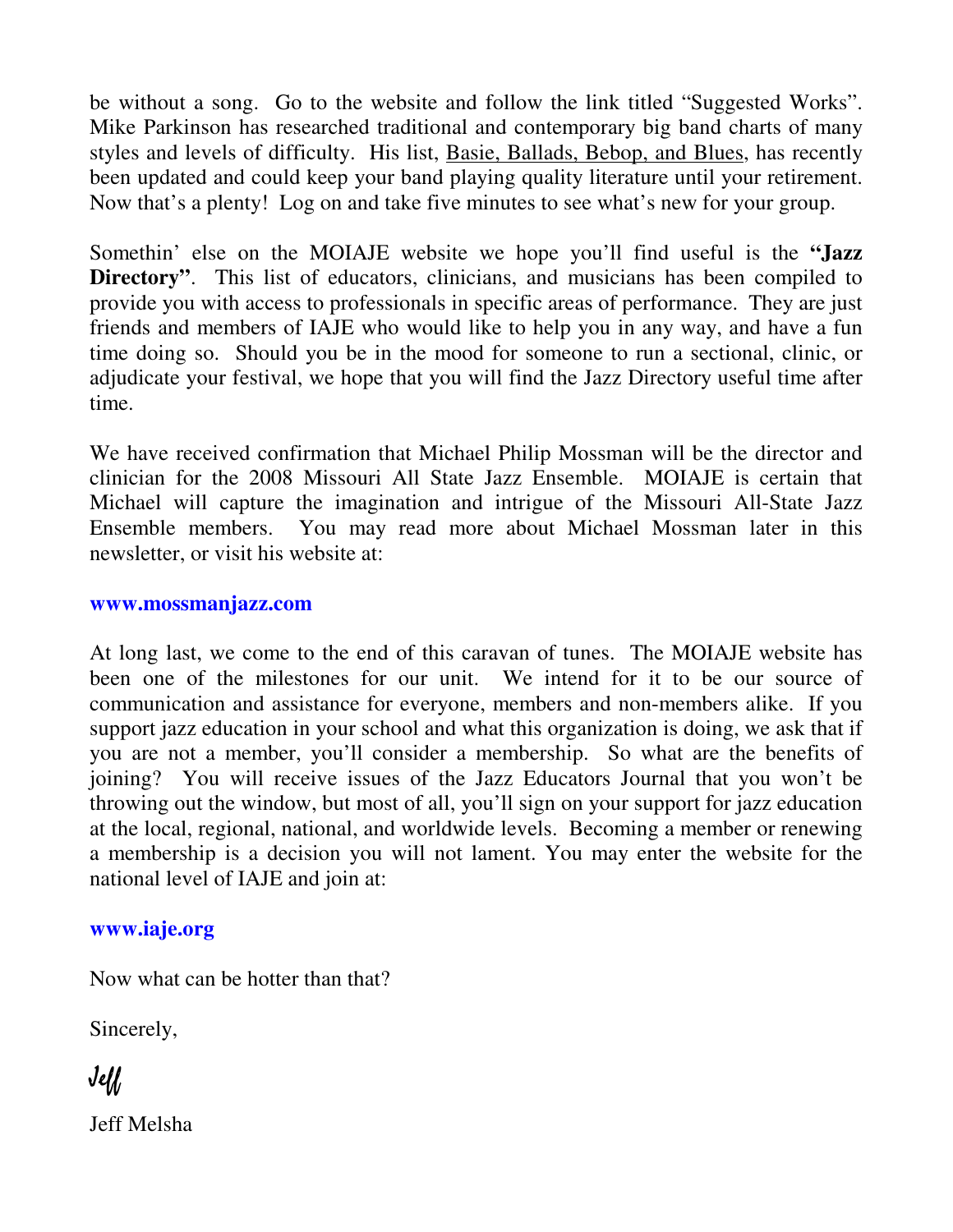# In this Issue...

2007-08 STATE JA22 BAND AUDITIONS 2008 STATE JA22 BAND CLINICIAN NEW MOIAJE EXECUTIVE BOARD SELECTING QUALITY LITERATURE FOR YOUR BAND APPROACHES TO "RECORDING THE JAZZ BAND"

# **2007-08 State Jazz Auditions**

We are only a couple of months away from the District and State Jazz Auditions. Your District Coordinators and Jazz Vice Presidents will be communicating specific dates and times with you. The list of materials and requirements can be found on the website, including the links to the audition excerpts of the MOIAJE commissioned chart written by Antonio J. Garcia. We are using set 4 this year! The commission will be premiered by the 2008 Missouri All State Jazz Ensemble at the Missouri Music Educators Conference on January 26, 2008.

The State Jazz Auditions will be held at Columbia Hickman High School on Saturday, December 1, 2007. Your District Jazz Vice-President will contact you with details regarding your district auditions.

If you need additional copies of the Dave Aaberg audition etudes, check with your music stores. Most of them have chosen to stock the CD-ROM that contains all four sets of etudes.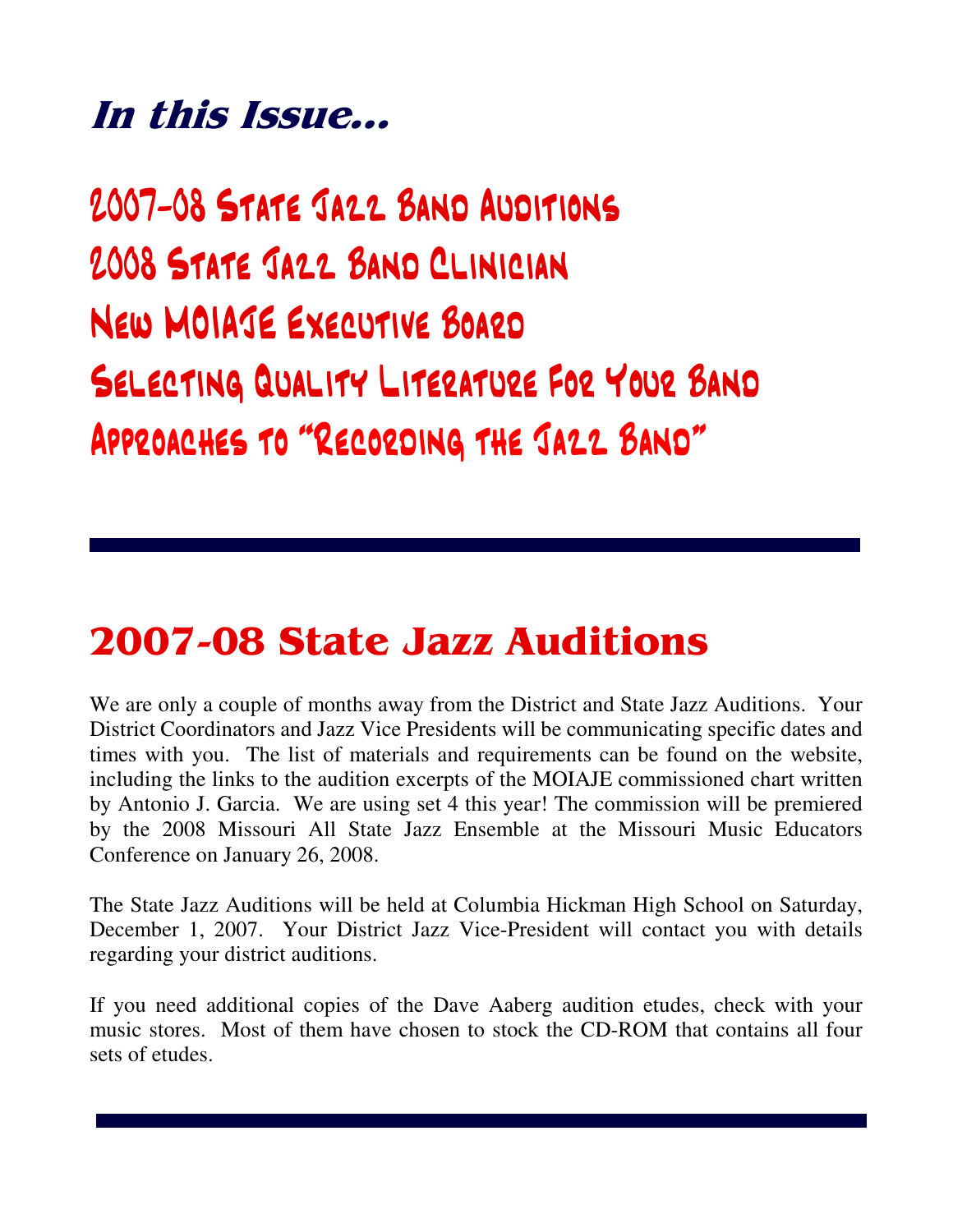# Meet the 2008 State Jazz Band Director

#### **MICHAEL PHILIP MOSSMAN**

A fine hard bop trumpeter with a wide range, Michael Mossman has proven to be an asset to many swinging sessions. A flexible player, he toured Europe in 1978 with an orchestra led by Anthony Braxton and played on two tours with Roscoe Mitchell. But Mossman was in more logical surroundings when he was with Lionel Hampton (1984) and during the one month he played with Art Blakey's Jazz Messengers. He played with Machito and Gerry Mulligan in 1985 and then toured and recorded with Out of the Blue (OTB). Mossman played lead trumpet with Toshiko Akiyoshi's Jazz Orchestra, was in Horace Silver's group (1989-1991), and was a member of Gerry Mulligan's Rebirth of the Cool Band (1992). In addition, he toured with Dizzy Gillespie's United Nation Orchestra, the Philip Morris Superband, and



Slide Hampton's Jazz Masters Orchestra. He has also played with the Latin jazz bands of Michel Camilo, Mario Bauza, and Eddie Palmieri. Michael Mossman co-led sessions for EGT and Red and had a 1995 release on Claves. ~ Scott Yanow, All Music Guide

# **New MOIAJE Executive Board**

The Missouri Unit completed the election process in June. Finishing a six-year executive board commitment to the organization is John Hahn. John was presidentelect, president, and past-president through a time when our organization made many changes. Congratulations and thanks to him for his guidance and vision he shared with MOIAJE.

### The MO-IAJE Executive Board 2007-09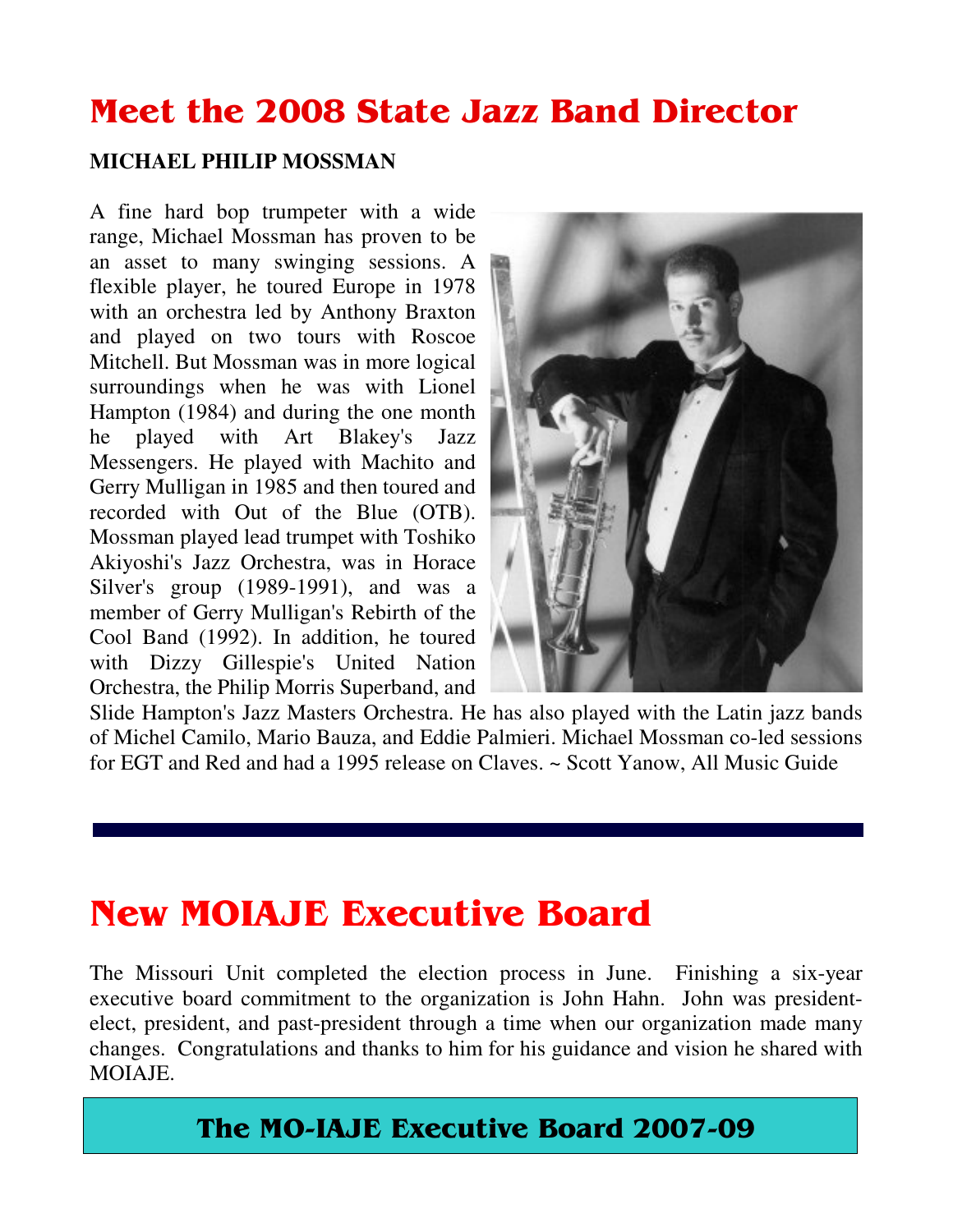#### **PRESIDENT**

Tim AuBuchon Truman State University 100 E. Normal Kirksville, MO 63501 660-785-4412 school 660-665-8312 home 660-349-8865 cell 660-785-7463 fax aubuchon@truman.edu

#### **VICE PRESIDENT**

Michael Pagan UMKC Conservatory of Music 4949 Cherry Street Kansas City, MO 64110 816-235-6078 school 816-600-5335 home 816-589-9384 cell paganmi@umkc.edu

#### **PRESIDENT ELECT**

Bob Long Missouri Western State University 1920 Eugene Field Ave. St. Joseph, MO 64505 816-271-4430 school 816-901-9438 home 816-244-5840 cell long5800@sbcglobal.net

#### **PAST PRESIDENT**

Stan Minor Marquette High School 2351 Clarkson Rd. Chesterfield, MO 63017 636-537-4300 ext. 508 school 314-395-5846 home 314-504-6858 cell 636-537-4319 fax minorstan@rockwood.k12.mo.us

#### **ALL-STATE COORDINATOR**

Stephen Sampsell Martin City Middle School 201 E. 133 Martin City, MO 64145 816-316-5713 school 816-858-3615 home 816-564-2604 cell stephen.sampsell@csd4.k12.mo.us

#### **TREASURER**

Cathy Coonis Seymour High School 624 E. Clinton Seymour, MO 65746 417-935-2287 school 417-935-4350 home cdcoonis@hotmail.com

#### **SECRETARY**

Lori Hutton Marshfield High School 831 E. Burford Marshfield, MO 65706 417-859-4977 home 417-838-3102 cell bnjazzy@centurytel.net

#### **WEBMASTER**

Jeff Melsha Kirkwood High School 801 West Essex Ave. Kirkwood, MO 63122 314-213-6100 ext. 8205 school 314-821-1095 home 314-971-1858 cell 314-213-6178 fax melshaj@gw.kirkwood.k12.mo.us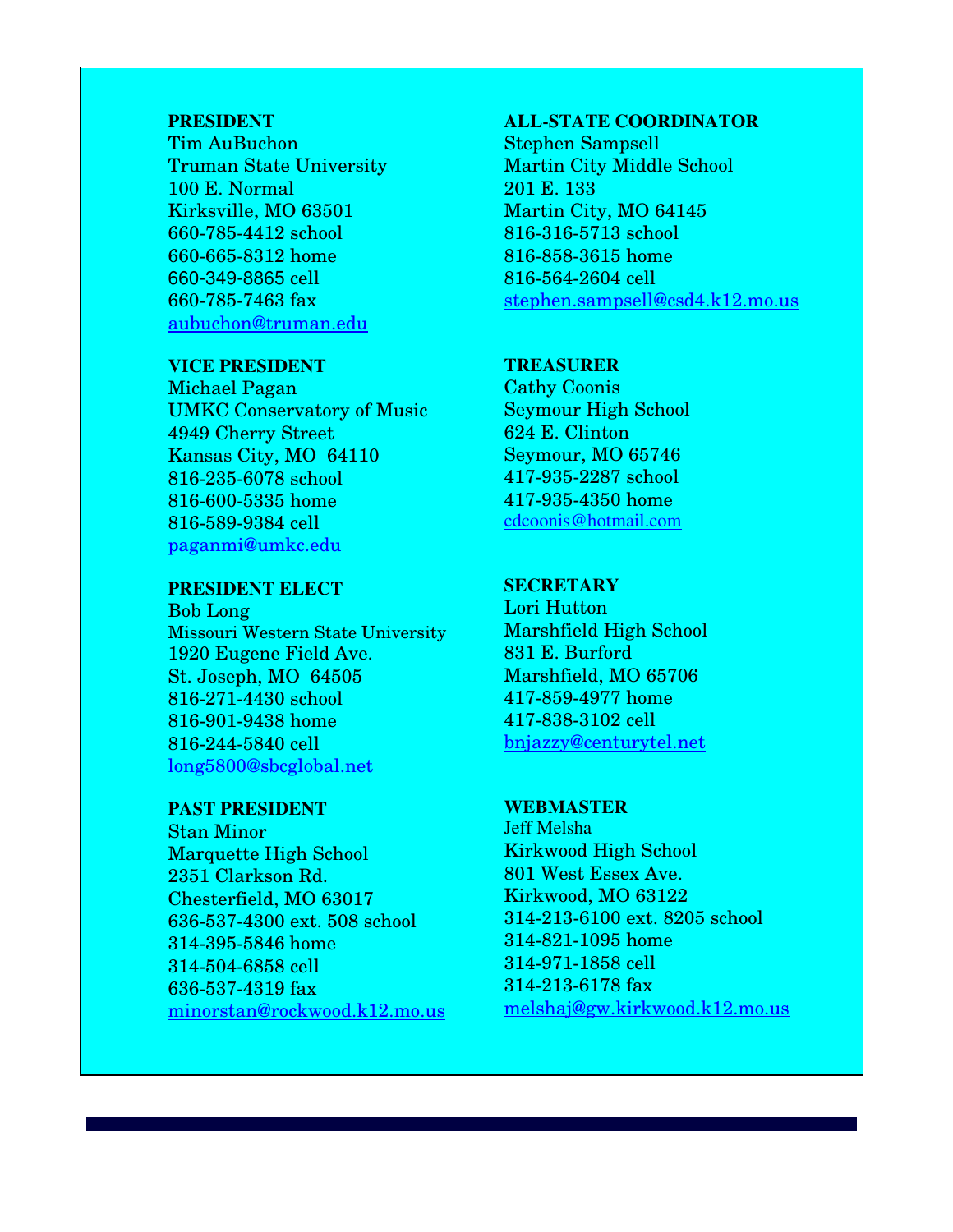# **Selecting Quality Literature for Your Band**

Choosing the right materials for your band can be difficult and challenging. Whenever I have the chance, I ask my colleagues about arrangements and difficulty levels. Here is your chance to check out Mike Parkinson's **Basie, Ballads, Bebop, and Blues**. Dr. Parkinson refers to this as his "labor of love". I call it very helpful. He has researched hundreds of tunes in various styles and levels of difficulty. You can find his research on the MOIAJE website under **"Suggested Works"**.

### Approaches to "Recording the Jazz Band" by Scott Harris of "Shhh" Productions"

Over the years, many directors have contacted me to either come and record their Jazz Band or, offer advice on how to do it themselves. Of course I want their business however, I'm always willing to give some pointers using the equipment the director already has to his/her disposal. There are many things to consider when recording a Jazz Ensemble.This article contains some fundamental things to consider before the actual recording takes place.

**1] Venue** - Is the band recorded in the Band Room? Perhaps an auditorium with a large stage and nice acoustics. Is this a "Live" performance in the gymnasium? The **BEST** place to record the band is usually a nice auditorium or even an acoustically treated rehearsal facility. If your school has neither of these, then perhaps you can contact a local community center or even other directors in your area who might have a suitable location. Recording "**Live**" is okay but you only get "*One Shot*" at each of the tunes.

**2] Condition of the Rhythm Section Instruments** - A lot of things can be done with the advances in technology to make "Bad instruments sound Better" however, it is best to have the instruments in "Top" playing condition. New drum heads make an average trap set sound as good as the more expensive kits. A set of new strings on the Bass (upright or electric) can bring out a much richer tone. Amplifiers can be a problem due to the type of equipment and the many adjustments made by students and director over the course of the year. I suggest using quality equipment that was manufactured for specific electronic instruments. Each amplifier should contain at least (1) 12 inch or 15 inch speaker. The smaller amps sound very thin and "Boxy". Also beware of the Guitarist with effects pedals. If they are using pedals, they really need only two. One with mild Chorus and Distortion and the other as a "WA-WA" effect. If you have access to a Grand Piano, Congratulations! If you have an Upright, you can still get a good sound but it will require a different method of microphone placement. *TUNE THE PIANO*! If you are using a Keyboard, make sure it has quality Piano sounds.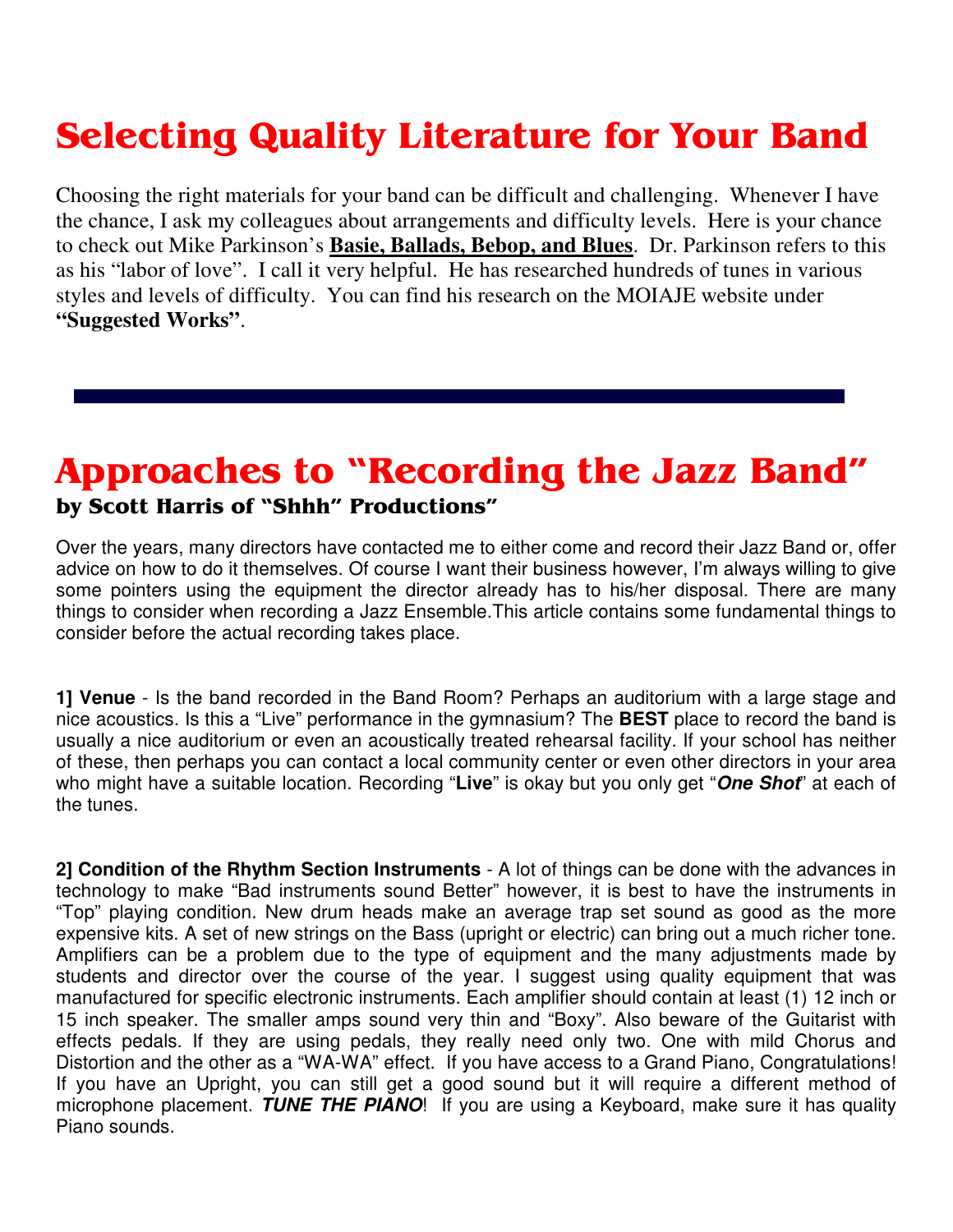**3] Recording Devices** -Over the last 20 years, I have recorded groups to Cassette, Reel to Reel, VCR (using a Pulse Code Modulator), DAT (Digital Audio Tape), 2 channel Hard Drive and 24 channel Multi-Track Hard Drives. I personally am not a big fan of recording directly to a PC or Laptop due to "Glitches" that tend to occur because of all the other operating applications that continuously run on the computer. There are many choices out there in regards to the type of recording device one can use. You must decide what your budget will allow and purchase accordingly. Obviously the 24 channel Multi-Track unit would be the best. It gives you a lot more freedom when it comes to the Final Mix. Many schools today have either a 2 Channel digital recorder in their Band Room or one located in their performance hall. Most of these work just fine as long as a qualified person is monitoring the recording. The most important aspect of making a recording is to make sure the final product sounds just like it did on stage. The person with the best "Ears" and knowledge of the equipment, will produce the better recording.

There are three different types of 2 channel recorders on the market today. The first is the "Stand Alone" recorder with built in microphone inputs, a CD burner and built in speakers for playback. These devices work okay however in my opinion, the preamps (where the microphones plug in) are weak and quite noisy or "Hissy". The solution to this problem is to incorporate a separate Mixer from the microphones to the machine. Most midgrade mixers will have better preamps than the recorder. The second type of recorder is a Rack Mountable unit consisting of a 2 channel hard drive along with a built in CD burner. This unit requires a separate mixer because there are no powered inputs on the recorder itself.

Multi track recorders come in a variety of set-ups such as 4,8,12,16 and 24 channel options. The smaller units ( up to 8 channels ) have built in microphone preamps that work quite well and also allow you the possibility of "Bouncing" tracks to create up to 16 channels of audio. A 24 channel unit requires at least a16 channel mixer (with direct outputs) however, a 24 channel mixer would allow you the full capabilities of the machine.

**4] Microphones** -There are so many choices in today's market with new companies emerging every day. There is also a variety of combinations of different types used in the industry as well. Any of the following recommendations I make are simply that, (Recommendations). These are microphones that I have used over the years and feel that would be suitable to most limited budgets. Most PA microphones can be used as recording microphones however, if the budget allows, try to purchase some mics for recording purposes only.

**(Example 1) 2 Microphone Set-up:** If your situation only allows you to record directly to a 2 channel recorder, I recommend 2 Large Diaphragm mics with suspension baskets. The mics should be placed approximately 12 inches apart on a single boom stand with a cross bar. If you put the mics in the area in front of the stage, the rhythm section and soloists will not come through as well. The best place to put the stand is right up on stage with the stand placed about 6 feet in front of your 1st Tenor sax. If possible, have your horn soloists came to the front of the stage and play towards the mics. This setup will also bring out the Piano and Guitar. Have the Bass player lower their volume slightly to make sure the recording does not sound "Boomy".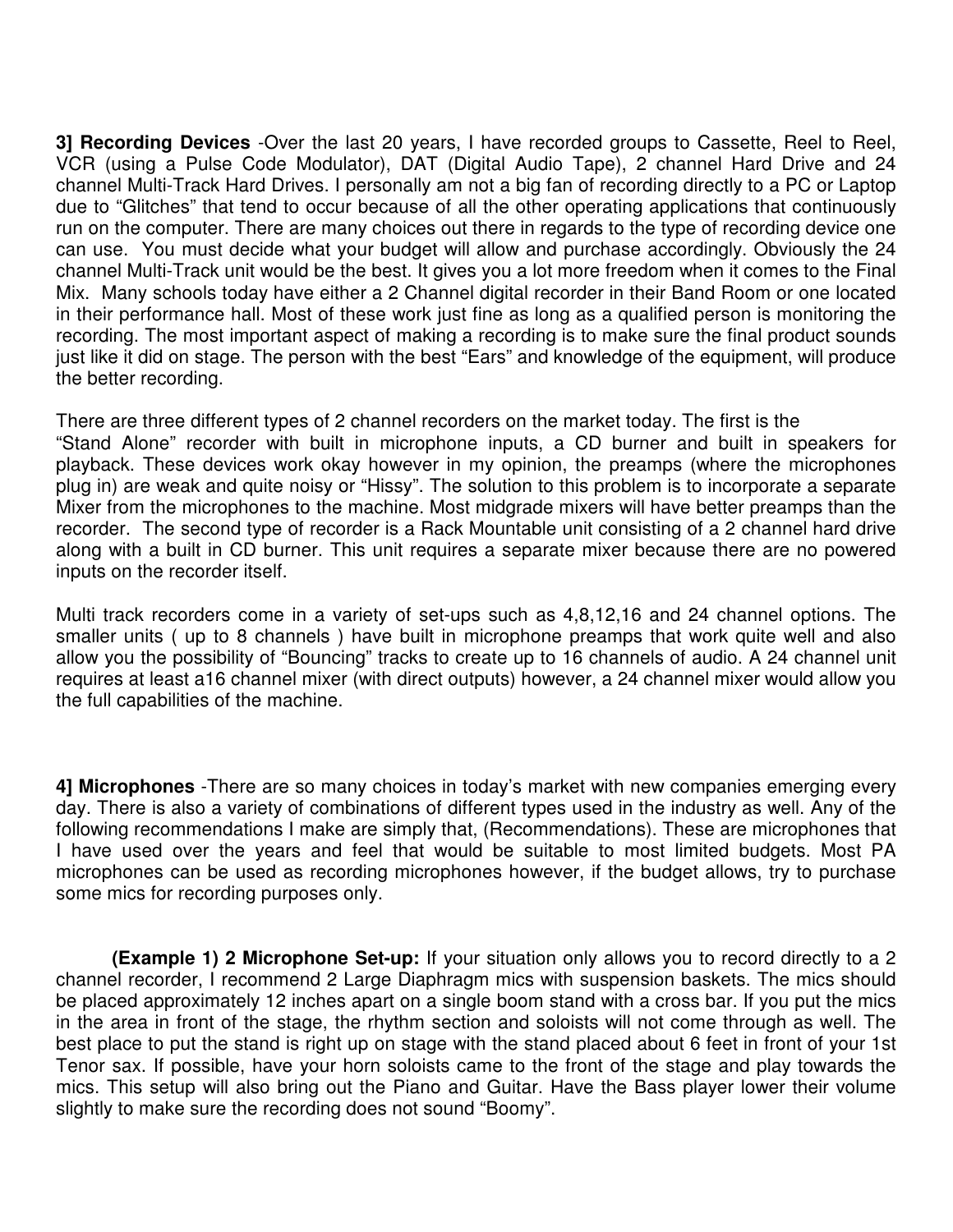**(Example 2) Multiple Microphones with Mixer:** If you have the capabilities to have a qualified engineer monitor the recording, this method works very well. Please remember, he or she is in control of the entire mix. You will not have the option of adjusting the balance after the recording. Here's where it is very nice to have an individual with good "EARS". Place 2 Large Diaphragm microphones on a tall adjustable stand on the floor in front of the stage. These microphones should be approximately 3 to 6 feet above the director's head. Place 3 cardioid or condenser microphones on boom stands in front of the sax section. You can mic the piano with a single SM58 vocal microphone however it will tend to sound "Tinny". I like to use 2 condenser mics (1 for high 1 for low). The base can be incorporated via a direct line from the amplifier itself or with the use of a Direct Box. Mic the guitar with a SM57 pointed slightly off center to the speaker cone. All soloists can use standard SM58's either in their sections or, place a couple up front.

I like to use a condenser on both Vibes and Auxiliary percussion. I tend to mic the vibes from the bottom of the instrument. If needed you can place a pair of condenser mics on a boom stand in front of the trombones to bring out a little more of the overall brass sound.

**5] Miscellaneous Equipment and Supplies** -If the Budget is limited from year to year, try to supply your recording closet with quality equipment a little bit at a time. Why spend \$1,000 on a recorder and then purchase a \$150 mixer. A good console should start at \$400 to \$600. Buy metal mic stands instead of the cheaper plastic ones. They are more durable and will last a long time. Buy quality microphone cables and teach the students how to properly wrap the cables. Improperly wrapped cables will degrade and stop functioning over time. Purchase at least 2 quality Direct boxes (for bass and Elect. Piano). A good direct box will run about \$75.00. Make sure you have a good microphone storage case. The gym bag just won't protect the mics. A good 100' SNAKE is also a good idea if your performance venue does not have inputs built into the stage.

If you have any questions regarding additional information on recording your Jazz Band, feel free to send me an email at shhhprod@aol.com. You can also reach me at 636-464-6099. Good luck with your future recording projects.

Thank you for all you do for Music Education!!

Scott E. Harris "Shhh" Productions 3691 Paulina Drive Arnold, MO 63010